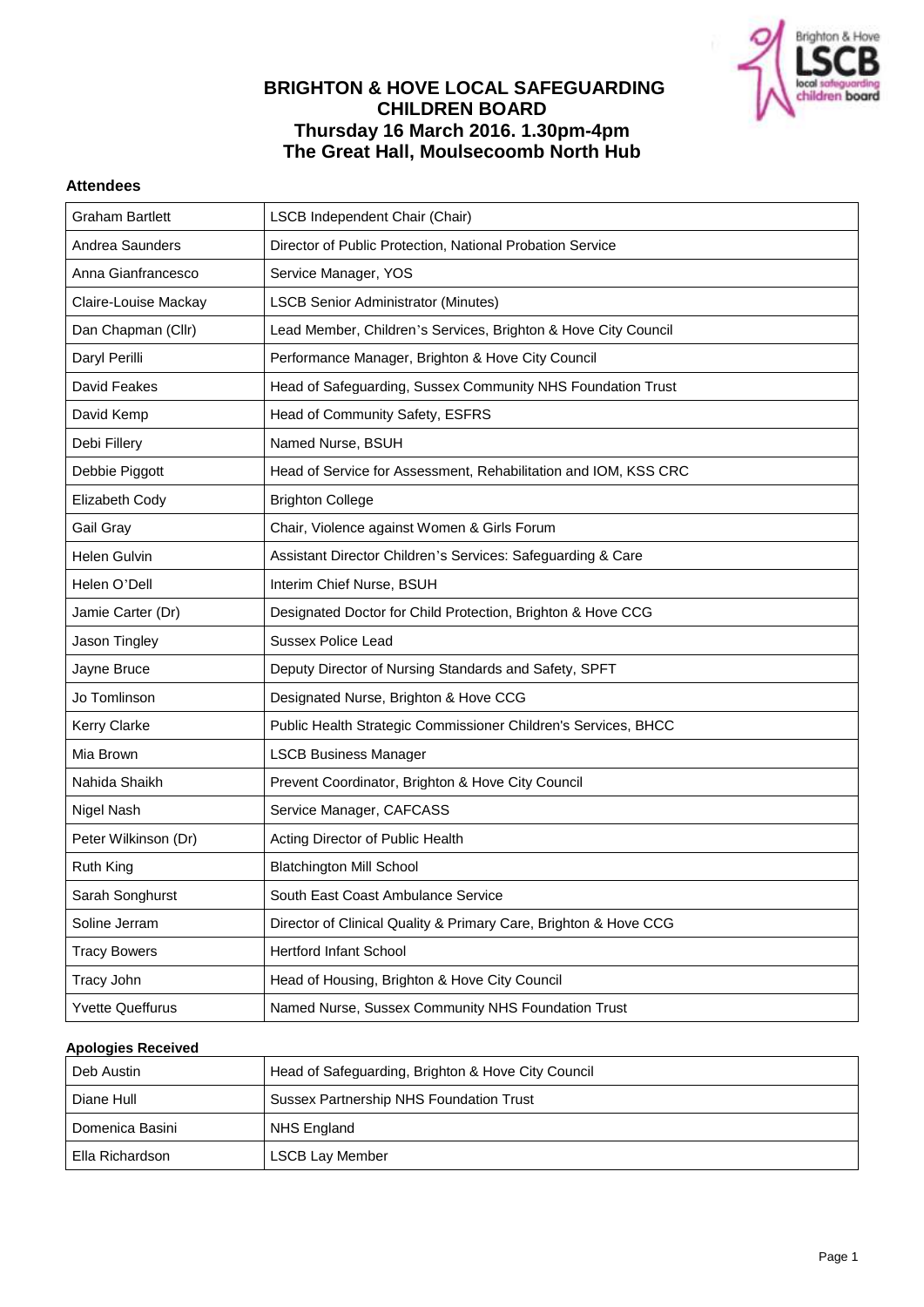| Jo Lyons                  | Assistant Director Children's Services: Education & Inclusion           |
|---------------------------|-------------------------------------------------------------------------|
| Mary Flynn (Dr)           | Named Doctor, Brighton & Hove CCG                                       |
| Natasha Watson            | Managing Principal Lawyer, Brighton & Hove City Council                 |
| <b>Peter Castleton</b>    | Head of Community Safety, Brighton & Hove City Council                  |
| Pinaki Ghoshal            | Executive Director of Children's Services, Brighton & Hove City Council |
| <b>Richard Chamberlin</b> | Roedean School                                                          |
| Signe Gosman              | LSCB Lay Member                                                         |
| Stephen Terry             | LSCB Lay Member                                                         |
| <b>Terri Fletcher</b>     | Director, Safety Net. Community & Voluntary Sector Representative       |

# **1. Welcome and Introductions**

- 1.1 Graham Bartlett welcomed the group, and introductions were made. Councillor Dan Chapman, Ruth King from Blatchington Mill Secondary School, and Sarah Songhurst from South East Coast Ambulance Service, were welcomed as new members.
- 1.2 Graham Bartlett reminded all members to declare any conflicts of interest should they arise.
- 1.3 Graham Bartlett explained that the format of today's meeting would be different as we will be dispensing with the table discussions. These were originally instigated to allow us to have fuller consideration of certain items, and to allow more opportunity for every member to be able to talk in these smaller discussions. We have returned to a more traditional style as the new format of the Management Information Report will be much easier to interrogate as a full Board, and we hope this will make better use of our time. Graham Bartlett said that the Board has matured since the table however, he encouraged members to feedback if they feel that we have lost something from the old format.

# **2. Minutes of Last Meeting**

2.1 The Minutes of the last LSCB meeting on 6 December 2016 were agreed for accuracy.

# **3. Matters Arising**

- 3.1 The LSCB considered the circulated update on matters arising from the last LSCB meeting on 6 December 2016.
- 3.2 (Item 7.8 Safeguarding in Sport) A meeting will take place on 17 March 2017 for the three LSCB chairs across Sussex, and Jason Tingley from Sussex Police, to have a strategic discussion on the processes of investigation and safeguarding so that there is consistent practice and a unified approach from partners.
- 3.3 (Item 7.10 Safeguarding in Sport) The Association of Independent LSCB Chairs have written to the Child Protection in Sport Unit (part of the NSPCC) and the FA, and are now holding discussions with these groups about how we might work together to ensure safe arrangements.
- 3.4 (Item 8.8 emergency procedures in schools) Jo Lyons provided a written update to confirm that the guidance for schools around emergency planning has been looked at by the Resilience & Emergencies team and Prevent Co-ordinator. This revised guidance, Coping with a School Emergency in Brighton & Hove, and a planning tool has been circulated to schools. Jason Tingley has found this useful guidance: [www.schools.norfolk.gov.uk/view/NCC173210](http://www.schools.norfolk.gov.uk/view/NCC173210) and said that if any individual schools want extra advice, or a site visit, his counter terrorism colleagues can do this. **Action: Jason Tingley to provide contact details so that Jo Lyons can let schools know that additional advice on emergency planning is available from Sussex Police**
- 3.5 (Item 11.4 Primary Care & Safeguarding) The chair of CCG met with GB, Healthwatch, the Director of Children's Services and the Assistant Director of Adult Social Care last week to discuss concerns expressed by some members of both the LSCB and the SAB about Primary Care providers understanding and fulfilment of their safeguarding responsibilities. It was agreed not to re-issue a revised audit document,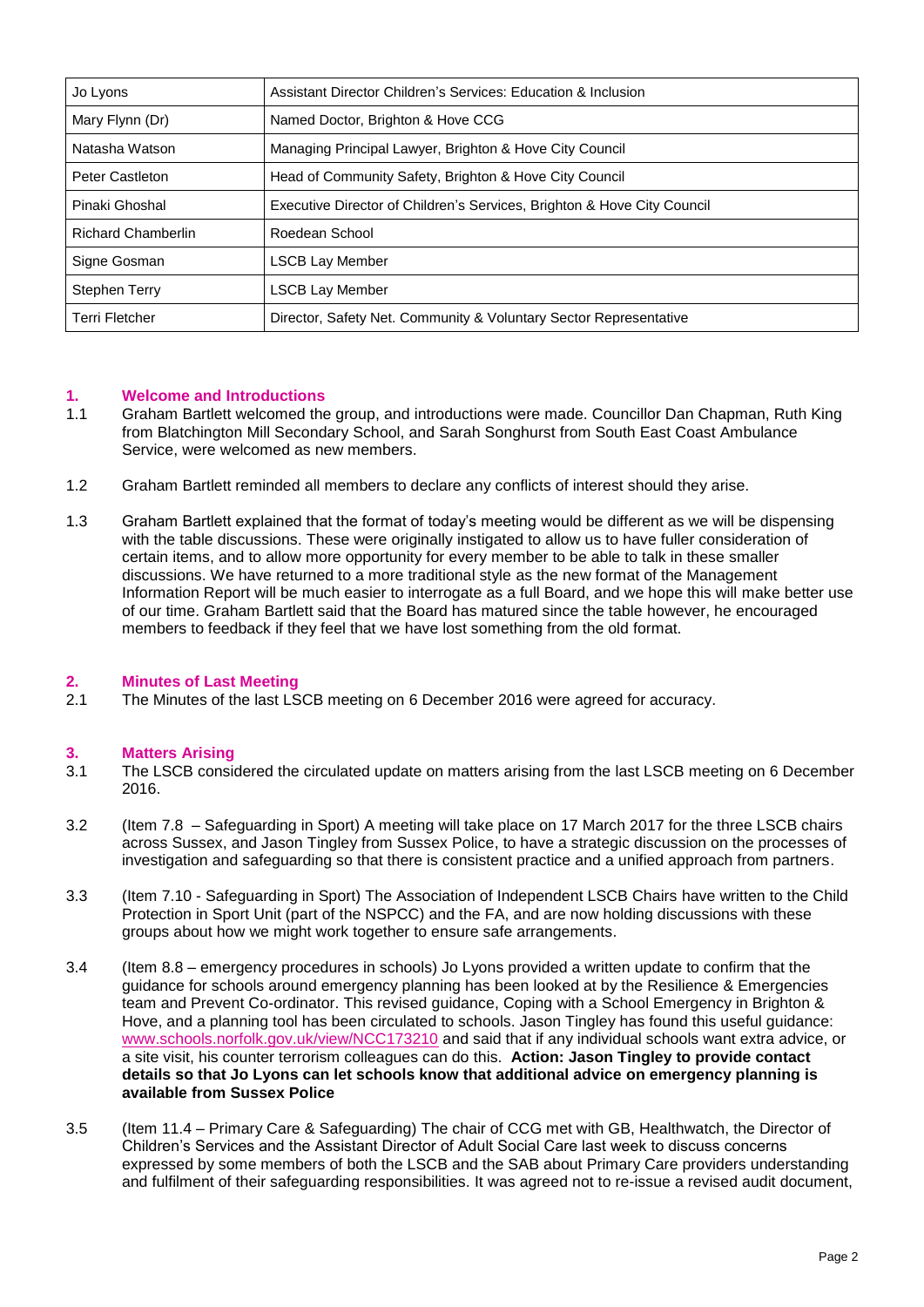considering the poor response to the existing one, but both boards will receive reports on the quality assurance visits that Jo Tomlinson and Candy Gallignagh undertake at surgeries. These take a deeper look at safeguarding than the CQC inspections do, and will be presented to the Monitoring & Evaluation and Quality Assurance Subgroups for consideration. The Board agreed this approach.

# **4. Update from Leadership**

- 4.1 The Leadership Group<sup>1</sup> last met on 8 February 2017 and the minutes have been circulated to the Board.
- 4.2 Following the Lay Member recruitment day at the end of January we are to be joined by two new members. The SAB has also recruited their first two Lay Members. They are currently subject to DBS and reference checks, and the first combined Lay Member Subcommittee will take place next week. Graham Bartlett said that there were some very strong applicants this year, including some that we could not interview due to conflicts of interest as they worked in partner agencies.
- 4.3 The issue of audit activity by the Police has been ongoing, but this will be discussed at the meeting with LSCB chairs on 17<sup>th</sup> March as a Pan-Sussex approach is needed
- 4.4 The Leadership Group were updated on the progress of SCRs.
- 4.5 Chairs updated on progress against workplans:
	- CPLG fed back that the new model for Child Protection Conferences has been well received by both professionals and families since it was introduced in January 2017.
	- Learning & Development reported that there are still some issues with the Learning Gateway. This includes a difficulty in reporting health partner's attendance by individual trust, and the problems some partners are experiencing with accessing the gateway due to their security settings. We also can no longer shortlist the candidates to ensure there is multi-agency attendance on all sessions. This is being progressed by Dave Hunt. The subcommittee have completed a Training Needs Analysis across the city for both the SAB & LSCB, to look for gaps and duplication, and this will be presented at our next meeting.
	- Monitoring & Evaluation have been working on a new format for the Management Information Report, which will be presented later today. The Leadership Group agreed a proposal for a multiagency audit on Children with Disabilities. Graham Bartlett suggested this work be undertaken in collaboration with the SAB.
- 4.6 Gail Gray asked about paragraph 8.12, and how the contributions not spent on the Wise Project will be used to target unmet needs across the city, and whether this will be a specific intervention or post. The LSCB does not have a commissioning role, but Andrea Saunders spoke to Rachel Brett from the YMCA after the meeting and suggested that, as this quite a small amount of funding, she should talk with commissioners if they have a project that meets the needs of any gaps identified by the Vulnerable Children & CSE Subcommittee.

# **5. Early Help**

 $\overline{a}$ 

- 5.1 Last year the Board agreed to oversee the Early Help arrangements in the city, and are in the process of setting up a Governance Group that will be chaired by Peter Wilkinson. Since then there has been an Early Help consultation regarding proposed changes in the council. Helen Gulvin briefed the Board on this consultation and explained that the consultation included some very difficult decisions around resourcing and capacity, although they did gain an unexpected additional £40,000 in the final council budget.
- 5.2 The CCG are commissioning a new Wellbeing Service that will also be a single door for adults and children into mental health services. This will give more clarity on whether a family can access a service, and to expedite this they are developing one assessment across agencies, i.e Health Visitors & School Nurses, to foster more joined up communication and help develop a common language.
- 5.3 Peter Wilkinson updated on the development of the Early Help Governance Group as he has met with Mia Brown to plan the proposed Terms of Reference and identify membership. As Early Help is vast. a thematic

 $^1$  This group consists of the chairs of the LSCB Subcommittees and helps us co-ordinate the ongoing work to meet Business Plan objectives.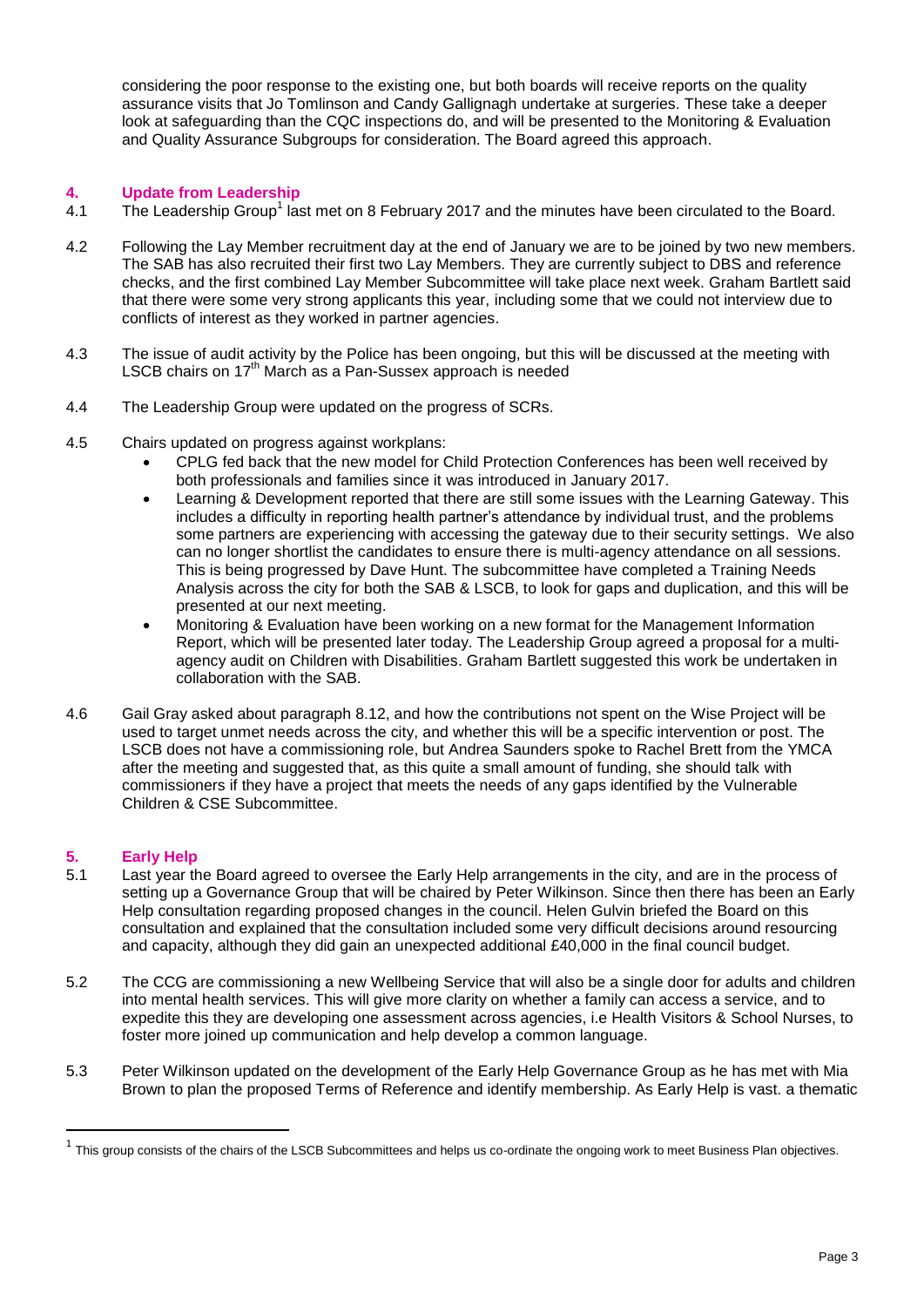approach will be adopted to concentrate attention on key issues, i.e Substance Misuse, or Domestic Violence, to see how effective Early Help is to improve outcomes for children in these families.

#### **6. Local Authority Budget & Safeguarding**

- 6.1 Graham Bartlett reminded the Board that it is not our role to debate how partners spend their budgets, but it is our duty to identify any impact on services across the city and highlight these to commissioners and service providers.
- 6.2 Helen Gulvin explained that the funding situation for children's services was not as bad as originally anticipated. However there is still a gap, and Jo Lyons will be working closely with staff on the offer that is available and put out a consultation very soon.
- 6.3 Dan Chapman said that the council wanted to ensure that the equalities groups are supported, but as the tendering process was halted they have extended the current contracts by an additional six months to allow time for this process to be done properly.
- 6.4 Helen Gulvin said that there is pressure on the Safeguarding & Care budget, but the council have shown a commitment to easing this, and the pressure funding has been covered.

#### **8. Brighton & Sussex University Hospitals Safeguarding Report**

- 8.1 The hospital asked Jim Gamble, a safeguarding consultant, to conduct an internal safeguarding review in 2015, following two incidents involving hospital staff.
- 8.2 The review looked at all the internal procedures, and met with over 100 members of staff. The lengthy report concludes with 63 recommendations, although some of these are very broad in scope, and some are already part of the CQC improvement programme. There is an action plan in place that is regularly taken back to both the hospital's Quality Board, and their main Board, to monitor the progress. The report was completed in October 2016, but many of the actions had been progressed before then.
- 8.3 Graham Bartlett said there are challenges for the LSCB from this report around the Section 11 audits, and there is an expectation that the Board should be more operationally involved in the review of specific cases. Graham has met with Helen O'Dell to consider these recommendations and a further meeting is needed.
- 8.4 Debi Fillery said that the report is very detailed about these specific cases, but said that Jim Gamble was quite clear during the inspection that he was satisfied with the way the safeguarding was working "on the ground". There are broad recommendations about making the safeguarding policy more clear on the website, Board engagement, and training across all levels. Graham Bartlett agreed that when he met with Jim Gamble during the review he was complimentary about the named professionals, but more critical at a Board level.
- 8.5 Jayne Bruce said that she has carried out a concise review into safeguarding in SPFT, using similar methods including audit and interviews with staff and service users. She has 30 recommendations from this and is keen to see whether there are any connected themes with the two providers.
- 8.6 David Feakes asked about recommendation 33, as he could not remember being asked to check if this member of staff had ever worked on their bank, or at a minor injury unit. He said that if they had they may be able to identify other potential victims. Debi Fillery said that they took advice from the police. Andrea Saunders gave assurance that when they have served their sentences they will be on license to probation, so will not be able to return to work where they may pose a risk.
- 8.7 Helen O'Dell said that as these are such exceptional cases that providers should develop a checklist of the wider concerns to check. Jason Tingley said that the current procedure would be for the police, or other lead partner, to call a Strategic Management Group as soon as the incident is known about, and this would bring together key partners, including secondary and tertiary health providers, to look and what is known and plan next steps. This will help identify all risks, and stop a duplication of actions. If another police force is involved they would also be invited to these meetings, but this arrangement was not in place when the incident in question occurred. Graham Bartlett said that it is important that we ensure these arrangements are followed when required.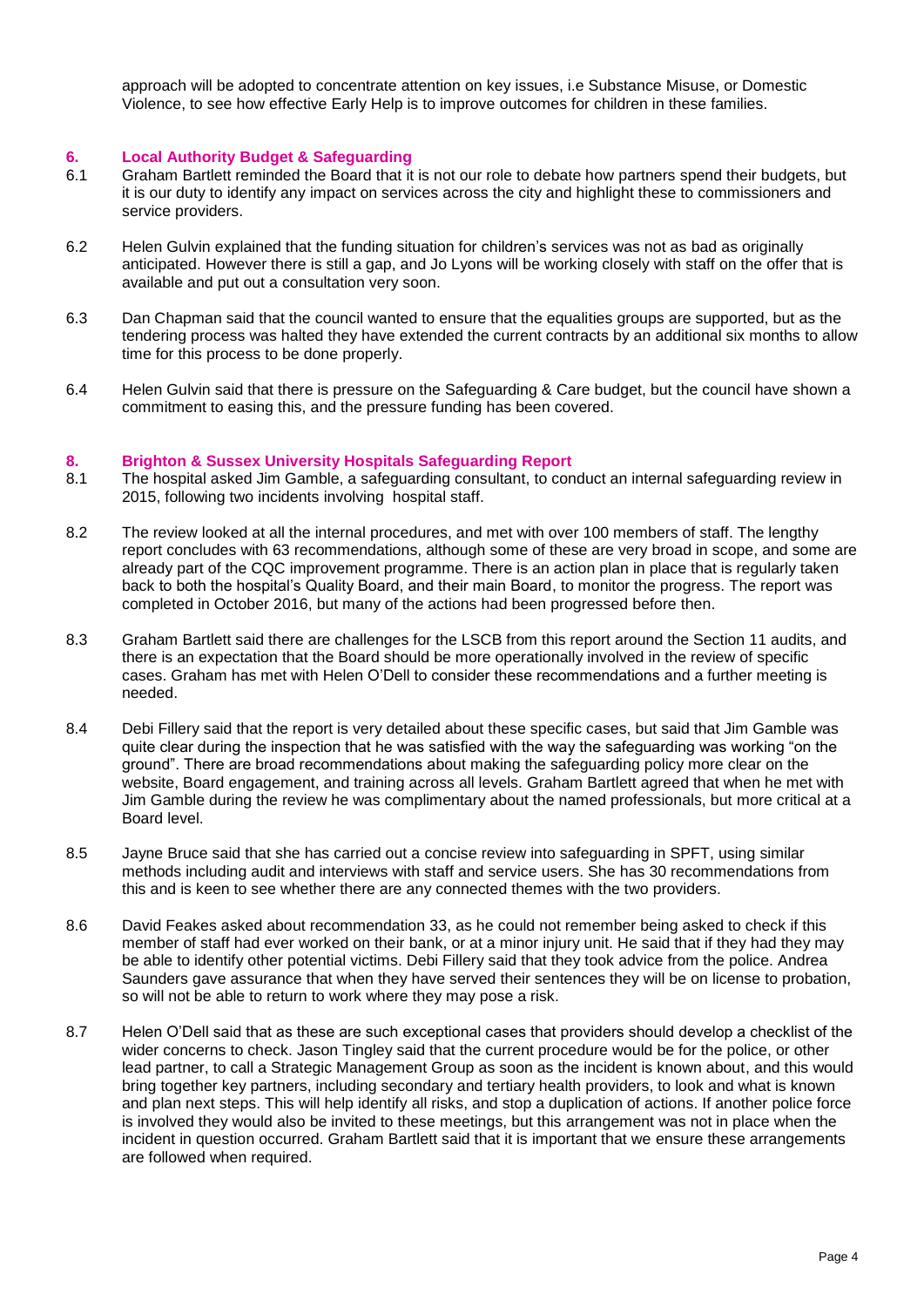- 8.8 Recommendation 45 is to have a consistent approach to safer recruitment, and repeating DBS checks, in all agencies across Sussex. Graham Bartlett said that he can discuss this with East & West Sussex, but we can only make a recommendation that they should be renewed at specific intervals. There was a lack of clarity across the Board, and also that these type of incidents come to light through police alerts rather than renewed DBS checks.
- 8.9 Peter Wilkinson asked if the historical problems with records of the training at level 1, 2 and 3 are resolved. Debi Fillery said that she knows for relevant staff, but the central record is not so good. Debi said that the attendance at LSCB training is quite low, as they have difficulties releasing staff, but Dave Hunt is now using the hospital facilities to host the shorter briefing sessions which makes it easier for staff to attend.
- 8.10 Debi Fillery said that another deterrent for hospital staff in attending our training is the cancellation charges, and she is contesting a £50 charge for not attending an event in the Safeguarding Week. This was also discussed by the SAB this week, and the charging policy has come from the Local Authority rather than the Board. This is on the agenda for the Learning & Development Subgroup of the SAB. In the LSCB it has been agreed that staff from acute / emergency services who are unable to attend training must alert their manager. The LSCB Learning & Development Officer will in consultation with the manager review charges, weighing up the demand for capacity at the event and any venue/speaker costs.
- 8.11 Graham Bartlett thanked Helen O'Dell for presenting this review and asked that the action plan be tabled for a future meeting of the Monitoring & Evaluation Subcommittee so that we can assess the progress.

#### **9. New Look Management Information Report**

- 9.1 Daryl Perilli was welcomed to the meeting to present the new Management Information Report. He has worked with Tina James to compress our previous 42 page report into a more compact and digestible version, that will give Board members information on how well protected children are in Brighton & Hove. A lot of work has gone into this report, and the new dashboard was presented alongside two snapshot graphics to give context to these figures.
- 9.2 Daryl Perilli said that this is particularly useful as it shows the data in numbers, in words, and visually, and so can be easily understood by all members regardless of their preferred source of information. Graham Bartlett said that the brevity of the commentary is good, and gives us an immediate picture of the situation.
- 9.3 Jason Tingley said that it can be a challenge to produce three separate sets of data for the three localities, and asked Daryl Perilli if he had received all the information he required. Daryl said that it has been hard to acquire the commentary in the past, but that now they need less information from the providers this is less of an onerous task. **Action: Jason Tingley will share the first quarterly CSE report with Daryl Perilli**
- 9.4 The new method will mean that the Monitoring & Evaluation Subcommittee have more ownership of this data. They are tasked with scrutinising the information and identifying two or three performance indicators that warrant a deeper exploration before it is presented to Board.
- 9.5 The Monitoring & Evaluation Subcommittee wanted to explore the indicator on self-harm admissions to A&E. In future Daryl and Tina James will meet with the data leads from different agencies to discuss what information is available, but there was a shorter than normal timescale for this report so the discussion with Kate Gilchrest and Kerry Clarke was conducted by email. Kerry Clarke said that this was completed just before the Public Health Profiles were released, and said she will circulate an updated version using this data. Kerry will be attending M&E in May to present this information.
- 9.6 Around 1 in 10 young people self-harm, but only a small proportion will present at hospital. There were 115 A&E attendances for self-harm in 2015-16 in the 10-17 year age bracket, which is an increase from 97 the previous year. However, the admission rate has gone down, bringing it more in line with the national rate. Although it is too early to see if this is a result of the paediatric mental health liaison team based in the Children's A&E, funded by the CCG since November 2015, one of the aims of this service is to reduce unnecessary admissions and ensure people are swiftly followed up within the community.
- 9.7 11% of children who took part in the Safe & Well at School Survey in Key Stage 4 (14-16 year olds) said that they had hurt themselves on purpose. Children who had truanted, been excluded, been bullied, tried drugs or alcohol, or had sex, were more likely to have self-harmed. There is work to foster a culture in schools where children feel that they have an adult they can talk to about any problems. 53% of children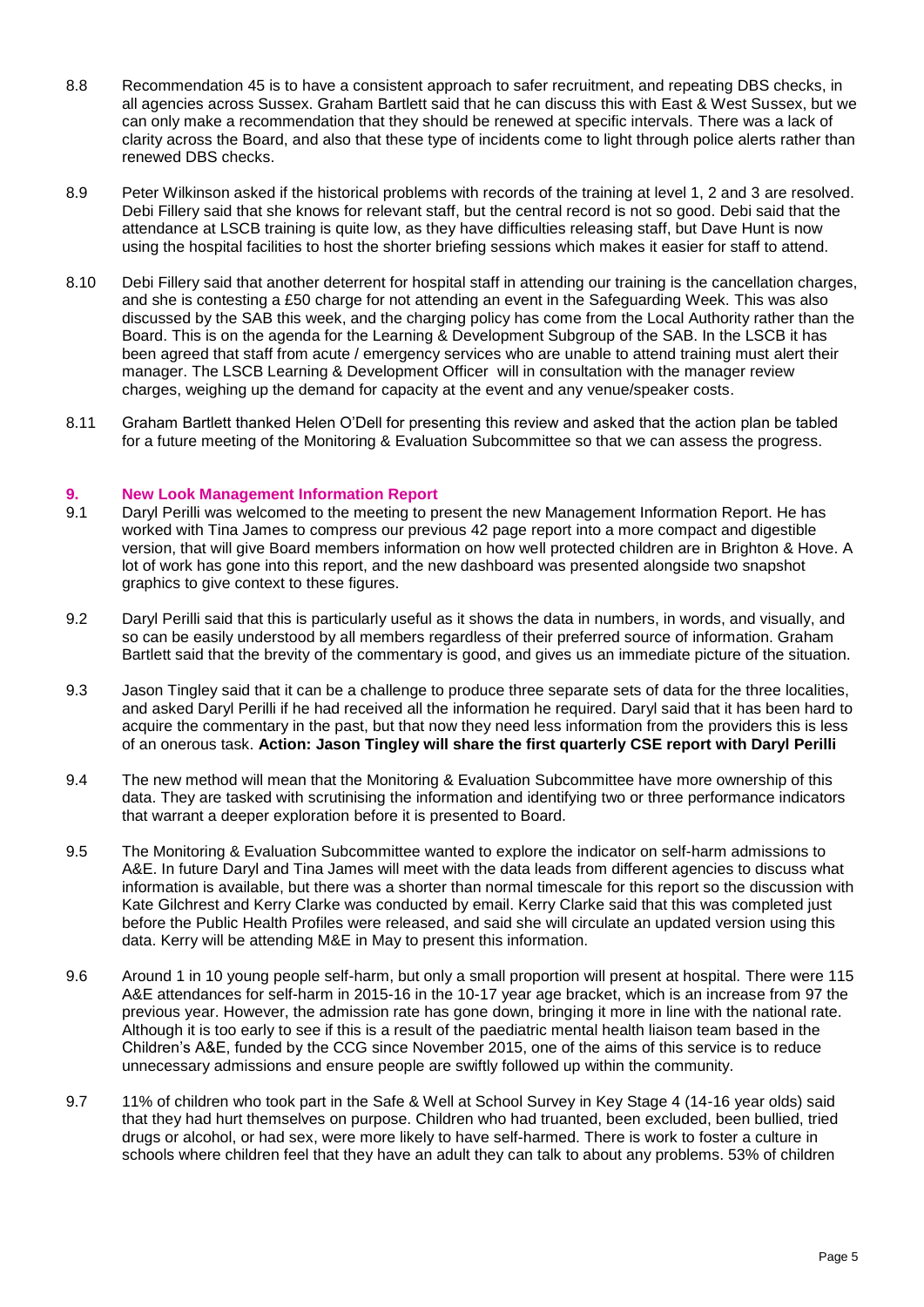said that they could identify someone to speak to, and 23% said that they had spoken to someone. These figures are lower than expected so they will continue to work with schools to develop this.

- 9.8 The CCG has commissioned an all ages Community Wellbeing Service (to commence from 1 June 2017) to assess and treat children and young people and their families with mild to moderate mental health and wellbeing issues, including self-harm. This service will mirror the Schools Wellbeing Service that is being rolled out following the pilot of Primary Mental Health Workers in 3 secondary schools in 2016.
- 9.9 The next steps are:
	- A Needs Assessment on self-harm following a request from the LSCB & Children's Services.
	- To roll out and embed the whole school approach to Emotional Health and Wellbeing across all secondary school by May 2017 and primary schools by July 2017. This will be known as the Schools Wellbeing Service, to mirror Community Wellbeing Service.
	- Gill Brooks is working on the implementation of the all ages Community Wellbeing Service from 1 June 2017. This seeks to provide quality, safe and sustainable models of care for children with mental health issues, and will be more connected to community services and outreach so support can be delivered closer to home.
	- To continue to challenge the stigma around mental health. The second phase of the #IAMWHOLE will begin in October 2017, and the FindGetGive website for children and young people will continue to be developed.
	- To improve crisis and out of hours support for young people through the redesign of specialist mental health services within the community as well as the fully embedded Mental Health Liaison Team in the hospital.
- 9.10 Sussex Partnership Foundation Trust were asked to comment on this report, and Jayne Bruce said that it would be interesting to make a comparison with their referral figures. They can also search these by key word and by source.
- 9.11 Kerry Clark said that the data suggests that the work underway with schools and the Mental Health Liaison Team is starting to have an impact, although it is early to tell for certain through the figures. Anecdotally schools are reporting increased confidence in dealing with self-harm and knowing how to respond, and their links with Tier 3 CHAMS have greatly improved these working relationships.
- 9.13 Debi Fillery asked if the data can be broken down as some is for 10-24 year olds. She would like assurance that young people aged 19 and over who present with self-harm are as well supported.
- 9.14 Jamie Carter said that it would be good to have more information on the longer term outcomes, and Kerry Clarke confirmed that there will be information submitted to the CCG Transformation Board. The outcomes are measured differently at the moment, but there are using IAP tools to make a more consistent standard.
- 9.15 Jamie Carter asked whether the mental health assessments cover safeguarding risks, such as sexual exploitation. Debi Fillery confirmed that the hospital liaison team do and share information with the MASH as appropriate. Jayne Bruce said that there are currently some gaps due to capacity and the demand to track this. The service is exploring ways to enable service users to be better supported in their selfmanagement (although this is more geared to adults). The agency are looking at more creative ways for service users to make contact, including an app to answer questions. Jayne said this is in recognition that this may support young people to access and engage with mental health services.
- 9.15 Debi Fillery said how beneficial the Mental Health Liaison Team at the hospital are, and Kerry Clarke agreed that they have improved the communication a great deal. Ruth King said that there are still a lot of improvements to be made from a schools point of view, as they need to make sure that the professionals working with the child are aware of the plan they are discharged with. The Board discussed the best link for this information sharing, and whether this is the SENCO, the School Nurse, or the Tier 2 or 3 named lead for the school, which is introduced as part of the pilot. There were concerns about needing consent from the young person to share this information beyond health professionals, although Anna Gianfrancesco said that the clinical governance in place around the ruok? relationship may be adapted, as this will help the young person receive a better health outcome. Debi's preferred option was to share information health to health, but it was acknowledged that School Nurses are not in the schools everyday and this may not elicit a timely response. **Action: Kerry Clarke and Debi Fillery to discuss information sharing further to ensure that schools are properly equipped with the knowledge to support young people who are discharged from hospital after self-harming.**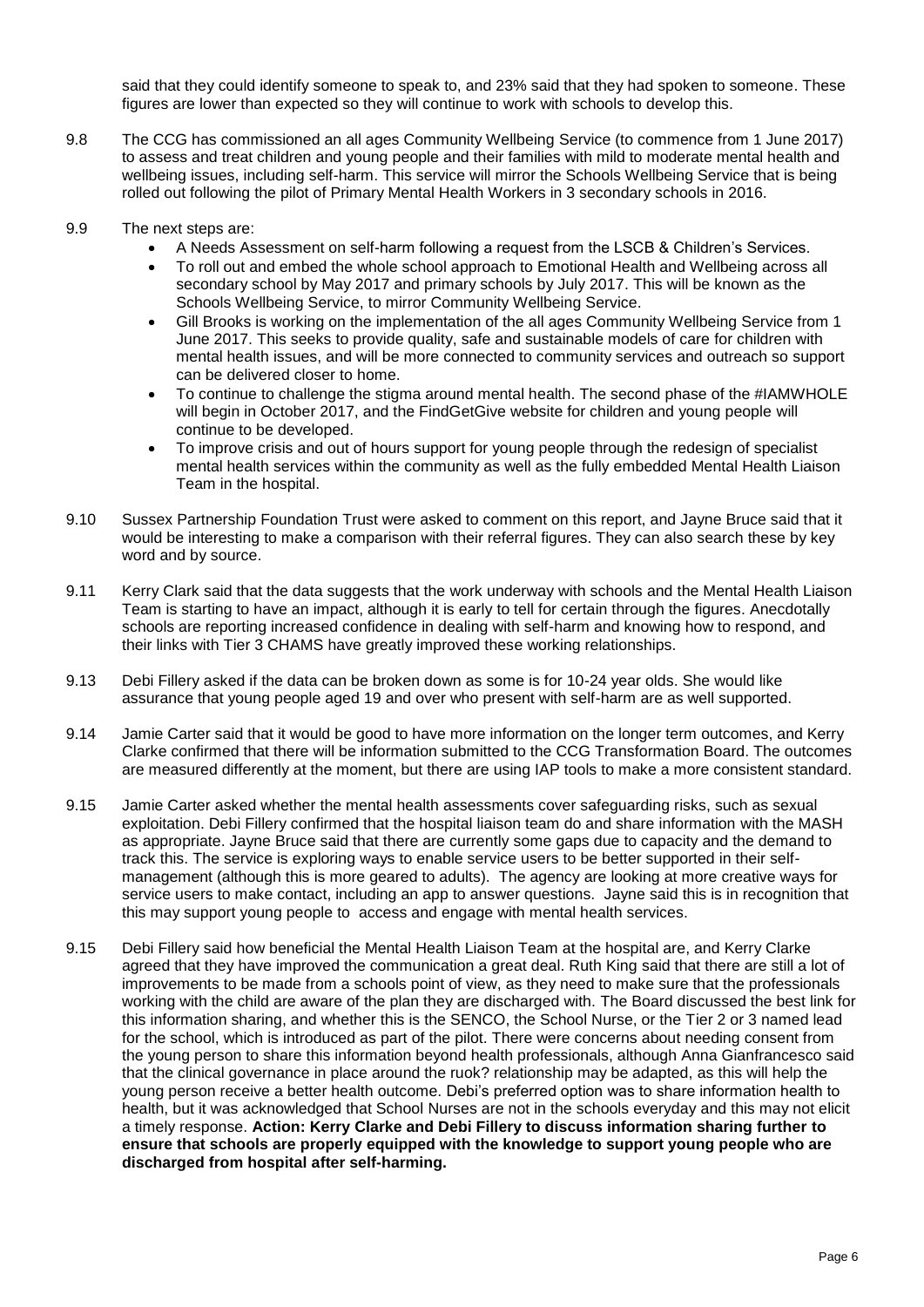**Action: Jamie Carter will raise this at the Health Advisory Group and make sure that all pathways reflect and include the new resources in schools.** 

- 9.16 Elizabeth Cody asked how the hospital share information with Independent Schools. Debi Fillery confirmed that they will tell the School Nurse if they have one, but there are not mental Health Links in these schools.
- 9.17 Jason Tingley said that he finds the discussion and language used around seeking consent very interesting as the Police would feel that it is their duty to refer and share information if a child made a disclosure. Jamie Carter explained that as there is a broad spectrum of self-harm and it is up to the practitioner to make a risk assessment and use their professional judgement, before sharing information to keep the child safe or making a referral.
- 9.18 Graham Bartlett said that the Board must monitor the progress of the Schools Wellbeing Service. As this is long term work he does not expect a change in the figures immediately, but he will be interested in how this affects referrals to Sussex Partnership.
- 9.19 POST MEETING: Members may be interested to read the Government's progress report on their **suicide prevention strategy published on 16 March:** [www.parliament.uk/business/committees/committees-a-z/commons-select/health-committee/news](http://www.parliament.uk/business/committees/committees-a-z/commons-select/health-committee/news-parliament-20151/suicide-prevention-report-published-16-171)[parliament-20151/suicide-prevention-report-published-16-171](http://www.parliament.uk/business/committees/committees-a-z/commons-select/health-committee/news-parliament-20151/suicide-prevention-report-published-16-171)

# **10. LSCB Multi-agency Training Programme 2017-18**

- Jo Tomlinson presented the LSCB training programme for 2017-18. The core courses have been refreshed and updated to ensure include recommendations from national SCRs and local reviews/audits are included, and in response to the new model of child protection conferences.
- 10.2 There are some new additions. The Child's World: Reflections in Practice is about communicating with children & young people to better hear their voice and ensure it affects the delivery of services. We have commissioned an external trainer to deliver the first session, and one of the facilitators is a care leaver who will talk about their experience of being heard by professionals in the context of safeguarding.
- 10.3 The Dealing with Child Sexual Abuse course is also quite new, having run one session last year. This looks at the signs and recognition of sexual abuse, and focuses on the multi-agency response including the paediatric SARC.
- 10.4 There are also new sessions in development including a day on safeguarding adolescents, looking at digital risks and healthy relationships, and a session on online safety.
- 10.5 There will also be more of the two hour briefing sessions as and when required, such as the forthcoming Learning from Case Reviews: Neglect on 5 & 6 April. Where possible at least one of these will be run at the hospital to better facilitate attendance by health staff. The interpreting service and members of the judiciary have been invited onto these sessions, in light of learning from a local review.
- 10.6 There are fewer of the CSE sessions, run by The Wise Project, in this year's programme than previously, as the demand for these courses has declined due to more professional's being trained in this issue.
- 10.7 The Learning & Development Subcommittee have agreed to run another session of Train the Trainer to get more certified trainers to help deliver our sessions. This opportunity has been advertised through our networks, and the course will take place in the spring. Any interested parties should contact Dave Hunt.
- 10.8 Elizabeth Cody said that from a schools perspective the training programme has improved beyond recognition in the past few years, and it is good that this can then be cascaded through schools by the Safeguarding leads. **Action: the new training programme to be published on the Schools Bulletin**
- 10.9 Graham Bartlett said that he presented to members of the CVS sector at the Community Works Conference, and that many members were committing to making more use of our training.
- 10.10 The Board agreed the 2017-18 multi-agency training programme.